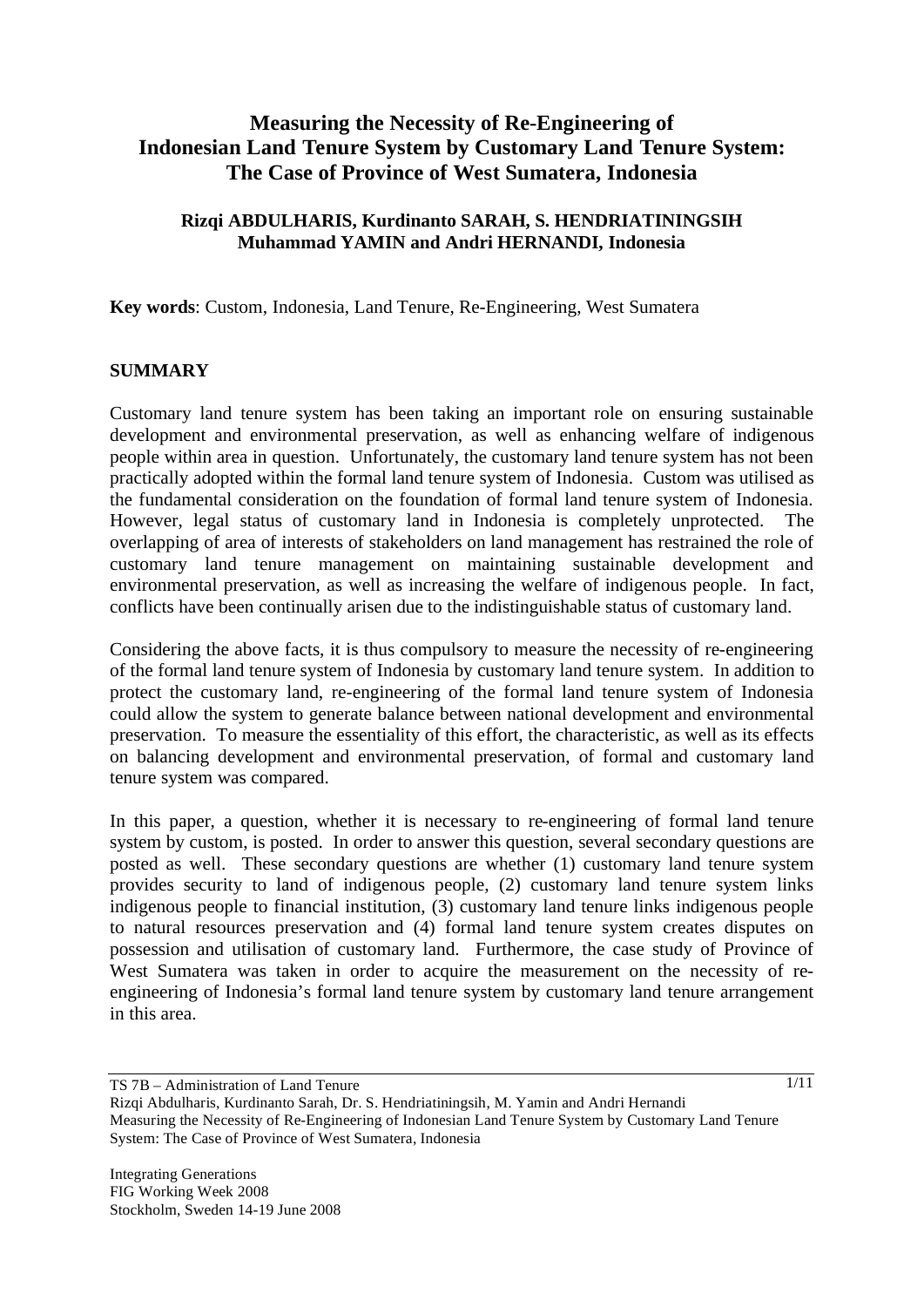# **Measuring the Necessity of Re-Engineering of Indonesian Land Tenure System by Customary Land Tenure System: The Case of Province of West Sumatera, Indonesia**

### **Rizqi ABDULHARIS, Kurdinanto SARAH, S. HENDRIATININGSIH Muhammad YAMIN and Andri HERNANDI, Indonesia**

### **1. INTRODUCTION**

Customary land tenure system has been taking an important role on ensuring sustainable development and environmental preservation, as well as enhancing welfare of indigenous people within area in question. Indigenous community of Kasepuhan Banten Kidul in Sukabumi, West Java, Indonesia, who has been living in remote areas for more than a century, has been able to maintain its food resilience. On the other hand, this indigenous community has also been able to keep the balance between local development and environmental preservation. Furthermore, city management by means of customary land tenure in Yogyakarta, Indonesia, has been able to, not only uphold cultural sustainability, but also let the customary land to be functioned as capital on boosting city's economic development.

The customary land tenure system has been practically not adopted within the formal land tenure system of Indonesia. Custom was utilised as the fundamental consideration on the foundation of formal land tenure system of Indonesia. However, legal status of customary land in Indonesia is completely unprotected. The overlapping of area of interests of stakeholders on land management has restrained the role of customary land tenure management on maintaining sustainable development and environmental preservation, as well as increasing the welfare of indigenous people. In fact, conflicts have been continually arising due to the indistinguishable status of customary land.

In this paper, a question, whether it is necessary to re-engineering of formal land tenure system by custom, is posted. In order to answer this question, several secondary questions are posted as well. These secondary questions are whether (1) customary land tenure system provides security to land of indigenous people, (2) customary land tenure system links indigenous people to financial institution, (3) customary land tenure links indigenous people to natural resources preservation and (4) formal land tenure system creates disputes on possession and utilisation of customary land.

Considering that Indonesia consists of many customary regions, each with different land tenure arrangement, as well as, in fact, there are four types of customary land tenure system in Indonesia, the authors argue that it is necessary to, on one hand, adopt local arrangement and, on the other hand, constitute the formal arrangement in order to cope with all different arrangements in Indonesia. The four types of land tenure systems in Indonesia are colonised communal, nomadic communal, private and aristocratic land tenure system.

TS 7B – Administration of Land Tenure

Rizqi Abdulharis, Kurdinanto Sarah, Dr. S. Hendriatiningsih, M. Yamin and Andri Hernandi Measuring the Necessity of Re-Engineering of Indonesian Land Tenure System by Customary Land Tenure System: The Case of Province of West Sumatera, Indonesia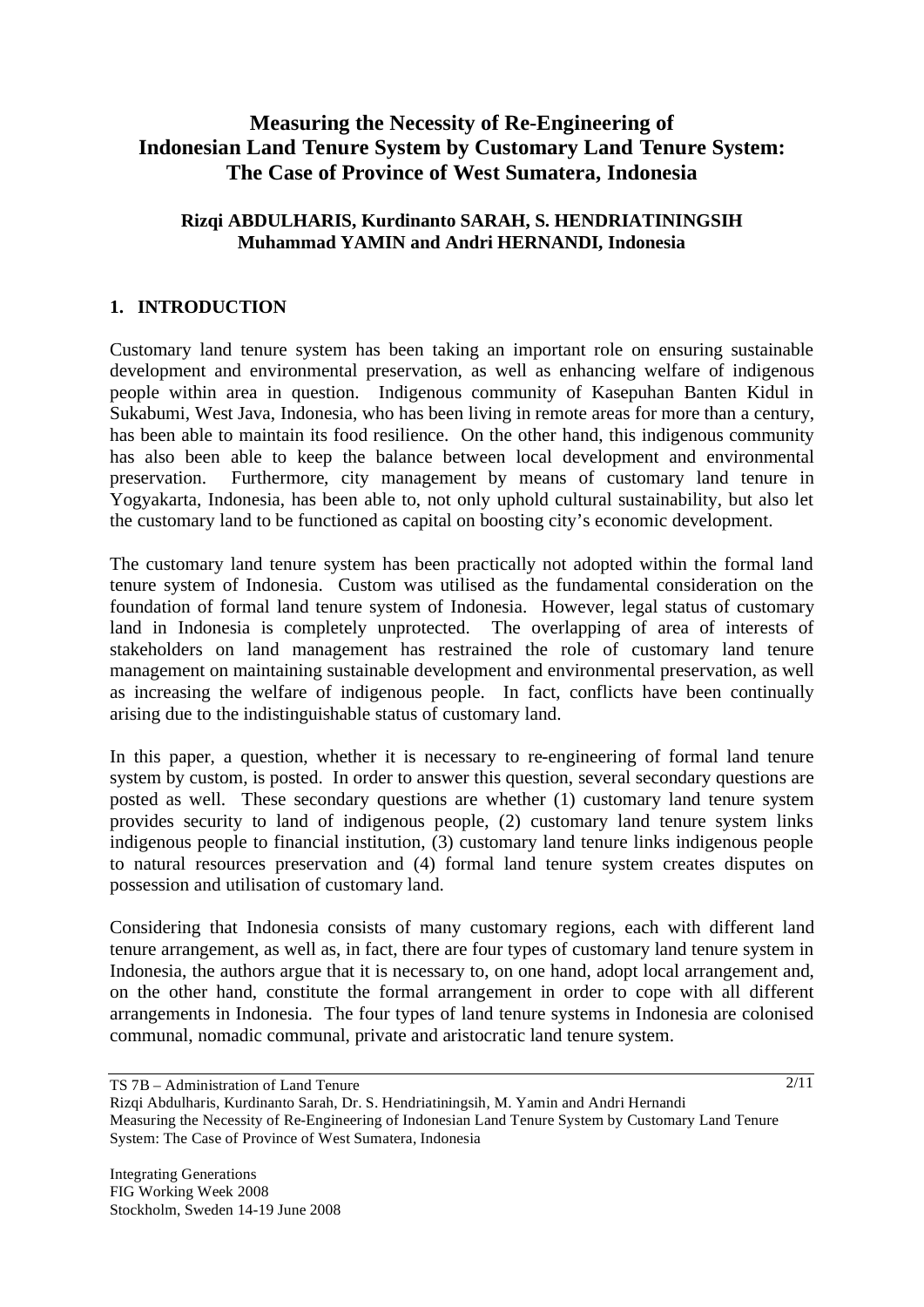This paper is highlighting the necessity of re-engineering of formal land tenure arrangement from the point of view of custom of people of Province of West Sumatera. People of Province of West Sumatera are still upholding their custom, especially the customary land tenure arrangement. The existence of customary land tenure arrangement is of the reason of the failure of formal land registration process in Province of West Sumatera. Furthermore, this area represents a good colonised communal land tenure system. By identifying the necessity of re-engineering of land tenure system from the point of view of custom of people of Province of West Sumatera, the insight of necessity of re-engineering of formal land tenure system in areas with the same characteristic could be acquired.

## **2. BRIEF FACTS ON PROVINCE OF WEST SUMATERA**

Province of West Sumatera is well-known for its customary governmental structure called *Nagari*. *Nagari* is a smallest unit of administrative region at Province of West Sumatera. This arrangement has been existed even before the Dutch Colonial Government took power in Indonesia, dated from mid of  $14<sup>th</sup>$  century after the establishment of Kingdom of Pagaruyung. Kingdom of Pagaruyung was basically a federation of *nagari*. In the modern era, *nagari* is comparable to sub-ordinate of district in formal administrative structure. However, *nagari* is not a sub-ordinate of district as it is not a formal administrative structure and it has more extensive authority than it of the village, the sub-ordinate of district. On its further development, the status of *nagari* could be enhanced into a village, in which means that the smallest unit of customary administrative structure is equal to it of formal administrative structure.

The basis of *nagari* governance was promulgated by Regulation of Government of Province of West Sumatera no. 9 year 2000 on Principle of *Nagari* Governance. Since the promulgation of Act of Republic of Indonesia no. 22 year 1999 on Regional Governance, each province, as well as municipality, has a full authority to regulate its administrative management. According to Provincial Regulation on *Nagari* Governance, *nagari* governance is considerably effective for maintaining religion and cultural resilience based on custom and socio-culture of people of Province of West Sumatera. Considering as well its sustainability, *nagari* governance thus has been re-applied in this province by means of the above mentioned provincial regulation.

### **3. SECURITY OF CUSTOMARY LAND TENURE**

Based on Article 7 of Provincial Regulation on *Nagari* Governance, communal land of a *nagari* is considered as an asset of *nagari* in question. Considering that the *nagari*  governance was just re-applied after being left behind for more than 400 years, the above mentioned provincial regulation is also constituted the re-arrangement of the utilisation of communal land, which was managed by either central government and regional government, as well as the revoking of management rights of communal land by other public and private institutions besides *nagari* after the period of management right is over.

TS 7B – Administration of Land Tenure

Rizqi Abdulharis, Kurdinanto Sarah, Dr. S. Hendriatiningsih, M. Yamin and Andri Hernandi Measuring the Necessity of Re-Engineering of Indonesian Land Tenure System by Customary Land Tenure System: The Case of Province of West Sumatera, Indonesia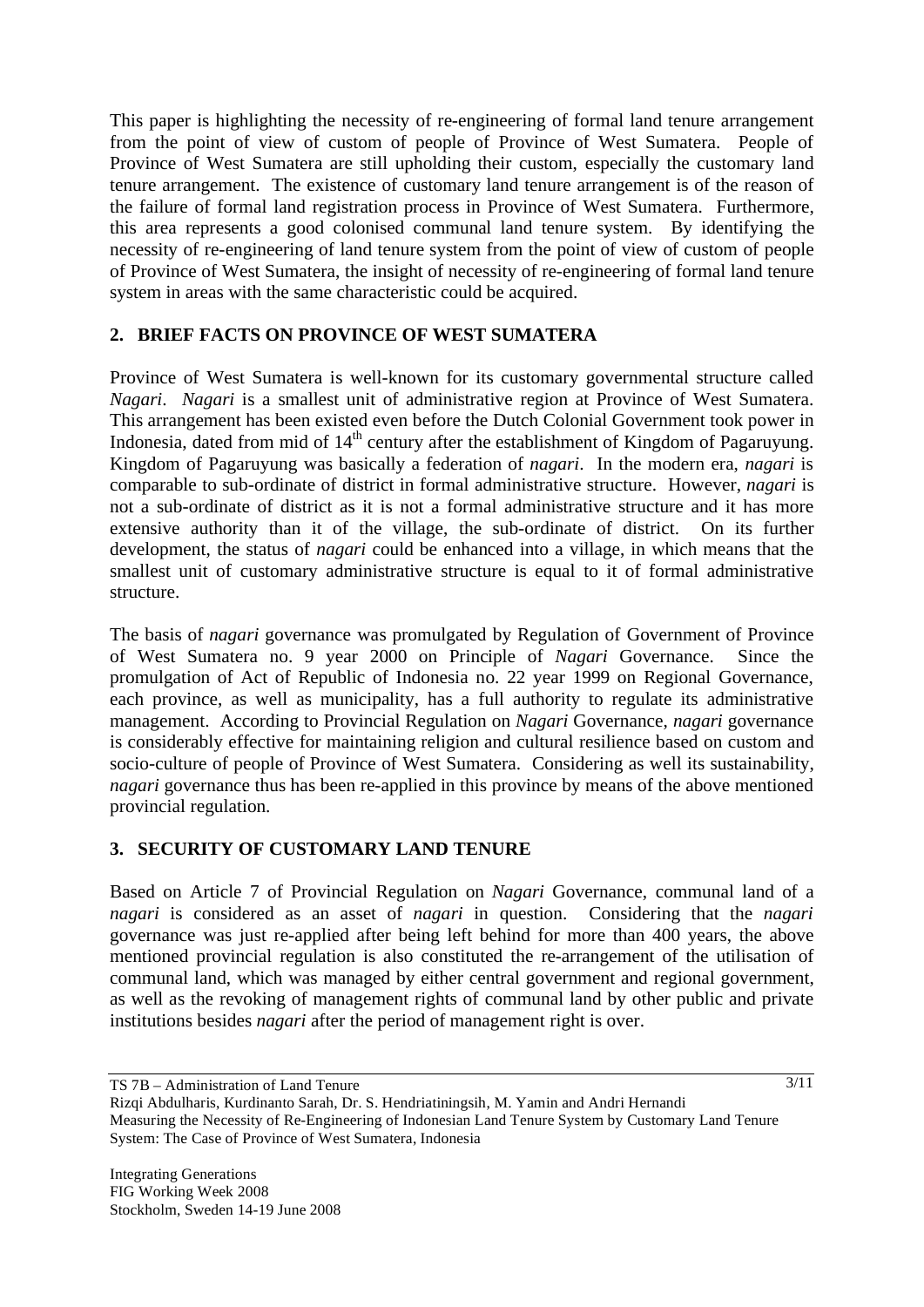Moreover, van Dijk (1954) considers that arrangement on possession and utilisation of communal land could be applied both in indigenous community in question and other communities. In relation to arrangement on possession and utilisation of communal land in indigenous community, the implementations are as follows:

- Communal right allows member of customary alliance to benefit from communal land and everything attached to it, as long as it is for the individual or a small group of people purposes only. It is also forbidden to unlimitedly benefit from the communal land
- In case that the above mentioned right is utilised by means of management or preparation on management of communal land, it will further rise temporary individual rights. However, these individual rights are in anyways bounded by means of socio-cultural value of communal land
- Customary alliance has full authority to allocate communal land for public purposes, such as for cemeteries, herding, schools, religious structures, remuneration of highrank official and so forth.

On the other hand, the arrangement on possession and utilisation of communal land is applied in other communities as well. The implementations of this are as follows:

- It is forbidden for a person whom does not belong to the indigenous community to benefit from communal land, except with permission from indigenous community in question and after paying for compensation
- More restrictions and regulations are applied on management of individual rights on agricultural land by outsider.

## **4. LINKAGE TO FINANCIAL INSTITUTION**

According to Article 8 of Provincial Regulation of *Nagari* Governance, *Nagari* has 15 sources of income. Thus, *nagari* could be considered as a financially independent body. As an independent body, *nagari* acquires right to manage its assets, including communal land.

However, the security of communal land tenure in Province of West Sumatera has mostly contributed to lack of link to financial institution. On one hand, the authors have obtained oral confirmations that it is not necessary to provide land certificate for accessing credits from local banks, as long as *kepala nagari* (head of *nagari*) approves the credit application and guarantees the sustainability of member of his/her *nagari* regarding the credit application. Furthermore, by putting in mind that estates, in particular palm, cocoa and rubber plantation, have been contributing 23.57% of income of Province of West Sumatera, the Central and Regional Government have been provided several types of soft-loan, such as the Nucleus Estates and Smallholder Program since early 1990s and Estates' Revitalisation Program since 2007, for supporting small-scaled estates in this province. On the other hand, the absence of land certificate of most estates' land in Province of West Sumatera has become the main obstacle on issuance of most types of soft-loan (see further in Koran Marjinal, 2008).

TS 7B – Administration of Land Tenure

Rizqi Abdulharis, Kurdinanto Sarah, Dr. S. Hendriatiningsih, M. Yamin and Andri Hernandi Measuring the Necessity of Re-Engineering of Indonesian Land Tenure System by Customary Land Tenure System: The Case of Province of West Sumatera, Indonesia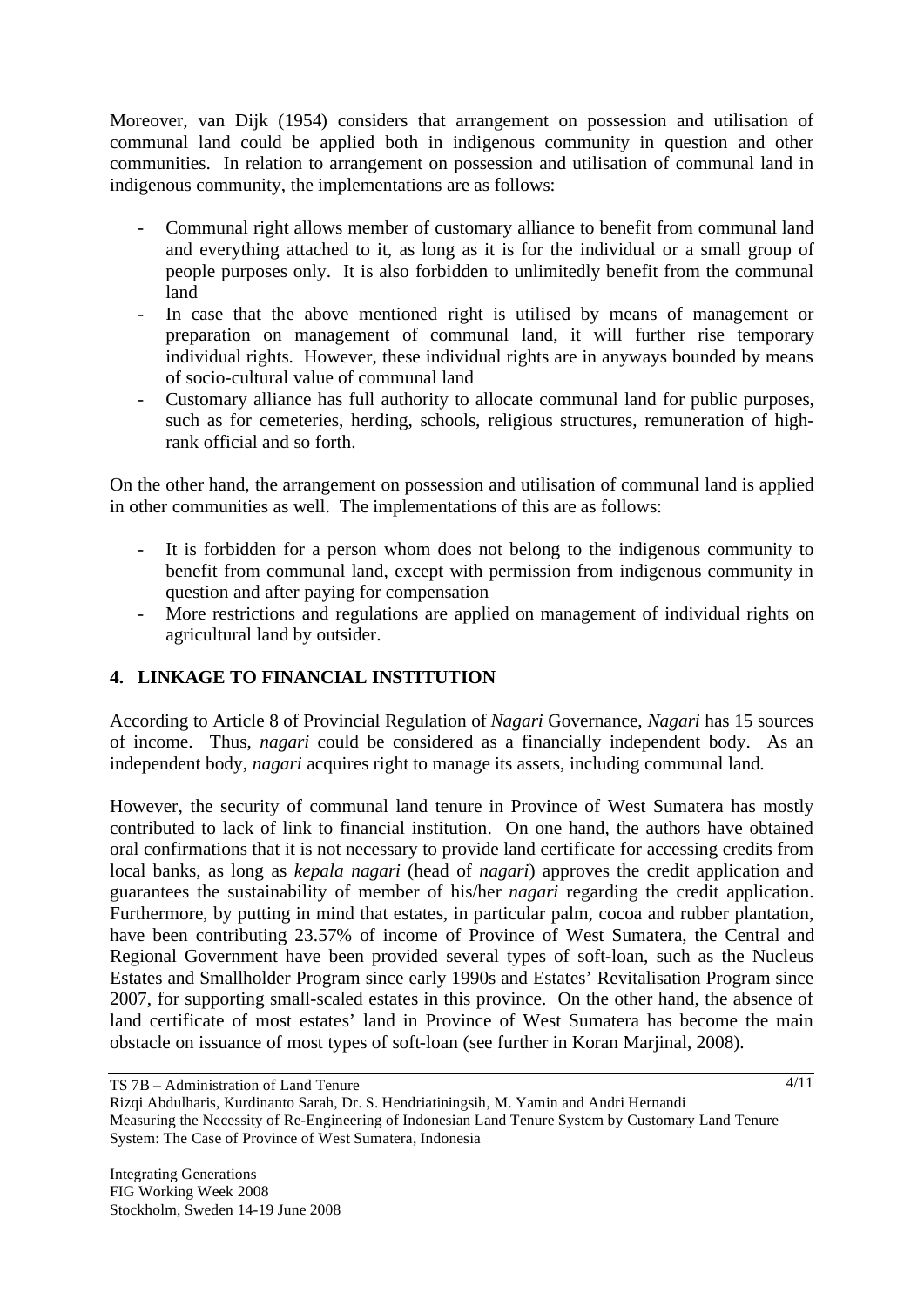### **5. LINKAGE TO NATURAL RESOURCES PRESERVATION**

Unfortunately, unlike the enormous role of customary land tenure system in Kasepuhan Ciptagelar and Yogyakarta, there is almost no evidence on the role of customary land tenure system of people of Province of West Sumatera on preservation of natural resources. Government of Municipality of Sijunjung (2007) highlighted that community participation on natural resources preservation is quite low. This is particularly due to the absence of acknowledgement of local wisdom and rights of indigenous community, low standard of living and vagueness of boundary between state's land and community's land, including communal land.

### **6. DISPUTES ON POSSESSION AND UTILISATION OF COMMUNAL LAND**

Since late 1990s, there have arisen disputes concerning possession and utilisation of communal land in Province of West Sumatera. The authors argue that the source of dispute could be classified into two, which are acquisition of communal land by government and land tenure system pluralism in Indonesia. The mass acquisition of communal land by the government in the period of early 1980s and early 1990s has been contributing to the arising disputes on the recent period. The land has been utilised for plantations, mostly palm, cocoa and rubber. Having possessed communal lands, the government issued usufruct for the enterprises that would run the plantation. Unfortunately, most indigenous communities in Province of West Sumatera did not benefit at all from the mass land acquisition and, further, from the plantations itself. This in fact violated the custom of people of Province of West Sumatera, in particular customary land tenure system in this area. Besides facts on customary land mentioned in Section 3, the outsider has to pay compensation for community development, called *siriah jariah* in Minang Language, in the case of the utilisation of communal land. Furthermore, Afrizal (2005) mentioned that most people in Province of West Sumatera were not demanding their land back but the restitution from the past and future profit of utilisation of their land by outsiders.

In spite of the more technical source of problem from above, the source of problem in possession and utilisation of communal land in general is land tenure pluralism in Indonesia. According to Abdulharis (2008), besides Agrarian Principle Act from 1960 that is constituted general tenureship in urban and rural areas in Indonesia, there existed other acts related to possession and management of land, such as Forestry Act, Excavation Act and Coastal Area Management Act. It should also be put in mind that every customary regions in Indonesia implements different customary land tenure arrangements. This pluralism has basically contributed to the arising disputes, particularly in relation to possession and utilisation of communal land. Fortunately, the rights of indigenous communities are acknowledged by the above mentioned acts, as long as the customary land tenure system is existed in reality and they are not in conflict with state's interest on promoting the unity of the nation. However, the custom has been practically ignored in the implementation of the above mentioned acts (Abdulharis *et al*., 2007).

TS 7B – Administration of Land Tenure

 $5/11$ 

Rizqi Abdulharis, Kurdinanto Sarah, Dr. S. Hendriatiningsih, M. Yamin and Andri Hernandi Measuring the Necessity of Re-Engineering of Indonesian Land Tenure System by Customary Land Tenure System: The Case of Province of West Sumatera, Indonesia

Integrating Generations FIG Working Week 2008 Stockholm, Sweden 14-19 June 2008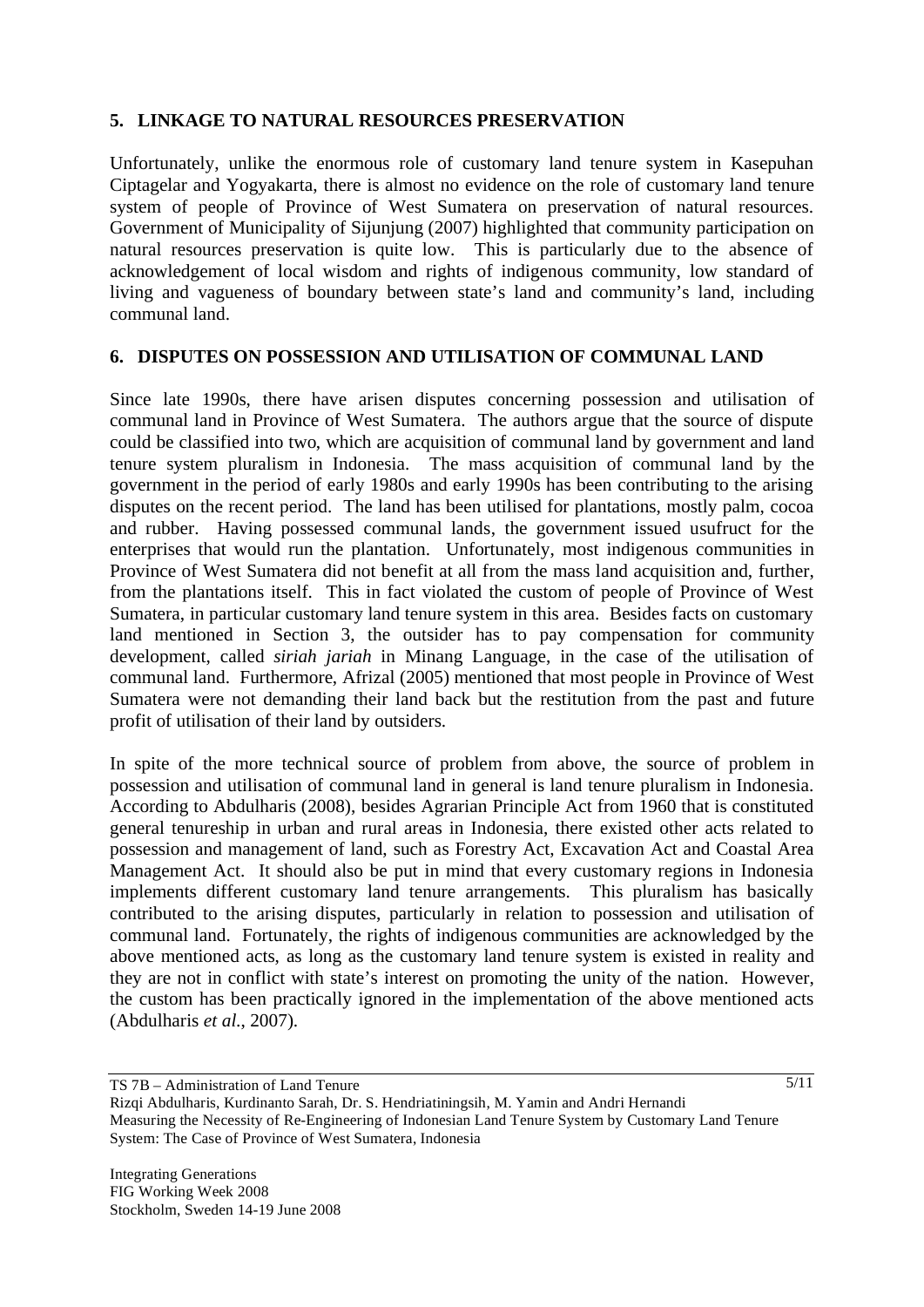Furthermore, communal land could not basically be registered under the formal land tenure system of Indonesia. In formal land tenure system, it is only recognised individual tenure. Even though it is possible to register joint ownership of land, it is argued that formal land tenure system gives no guarantee on maintenance the socio-cultural value attached to communal land as individualisation of land tenure mostly contributes to individualisation of utilisation of land, in which intolerable in utilisation of communal land.

In return, these obstacles have played an important role on breaking the links among customary land tenure arrangement, security of customary land tenure, financial institutions and natural resources preservation. In fact, state's control over the land has not yet implemented for the greatest benefit of people of Indonesia, in particular indigenous community in Province of West Sumatera.

## **7. CONCLUSION**

Land tenure system pluralism is basically the main, important rationale on re-engineering of formal land tenure system of Indonesia. This pluralism has directly disseminated the authority on issuing tenureship, including permits on management of natural resources, to different public institutions in various administrative levels. In return, this pluralism has created overlapping of area of jurisdiction of tenureship-related public institutions in Indonesia.

Customary land tenure system of Province of West Sumatera has been practically ignored. On one hand, the mass acquisition of communal land for plantations in this area has violated the custom, which allows the possession and utilisation of communal land by outsiders only after being approved by head of *nagari* in area in question. Furthermore, the violation of custom of people of Province of West Sumatera has been physically identified from the unpaid compensation for community development.

Principally, customary land tenure system of people of Province of West Sumatera, in most ways if not all, has been contributing to sustainable development in Province of West Sumatera, especially before the period of governance of Dutch Colonial and after late 1990s period. The authority of *nagari* governments on providing security of customary land tenure, particularly the communal one, in the above mentioned periods is of evidences of the previous statement. Not until the intervention from Dutch Colonial Government and Government of Indonesia on tenureship was the security of customary land tenure of people of Province of West Sumatera in vague. Furthermore, the security of customary land tenure has been guaranteed since late 1990s due to the promulgation of Provincial Regulation of Province of West Sumatera on *Nagari* Governance. The previously mentioned regulation constitutes that customary land, in particular the communal one, is of the assets of *nagari* government.

As the asset of *nagari* government, customary land will be managed by *nagari* government. This in return provides firm linkage to financial institution, which is *nagari* government itself. Unfortunately, the land tenure pluralism in Indonesia, in particular the one between Agrarian

TS 7B – Administration of Land Tenure

Rizqi Abdulharis, Kurdinanto Sarah, Dr. S. Hendriatiningsih, M. Yamin and Andri Hernandi Measuring the Necessity of Re-Engineering of Indonesian Land Tenure System by Customary Land Tenure System: The Case of Province of West Sumatera, Indonesia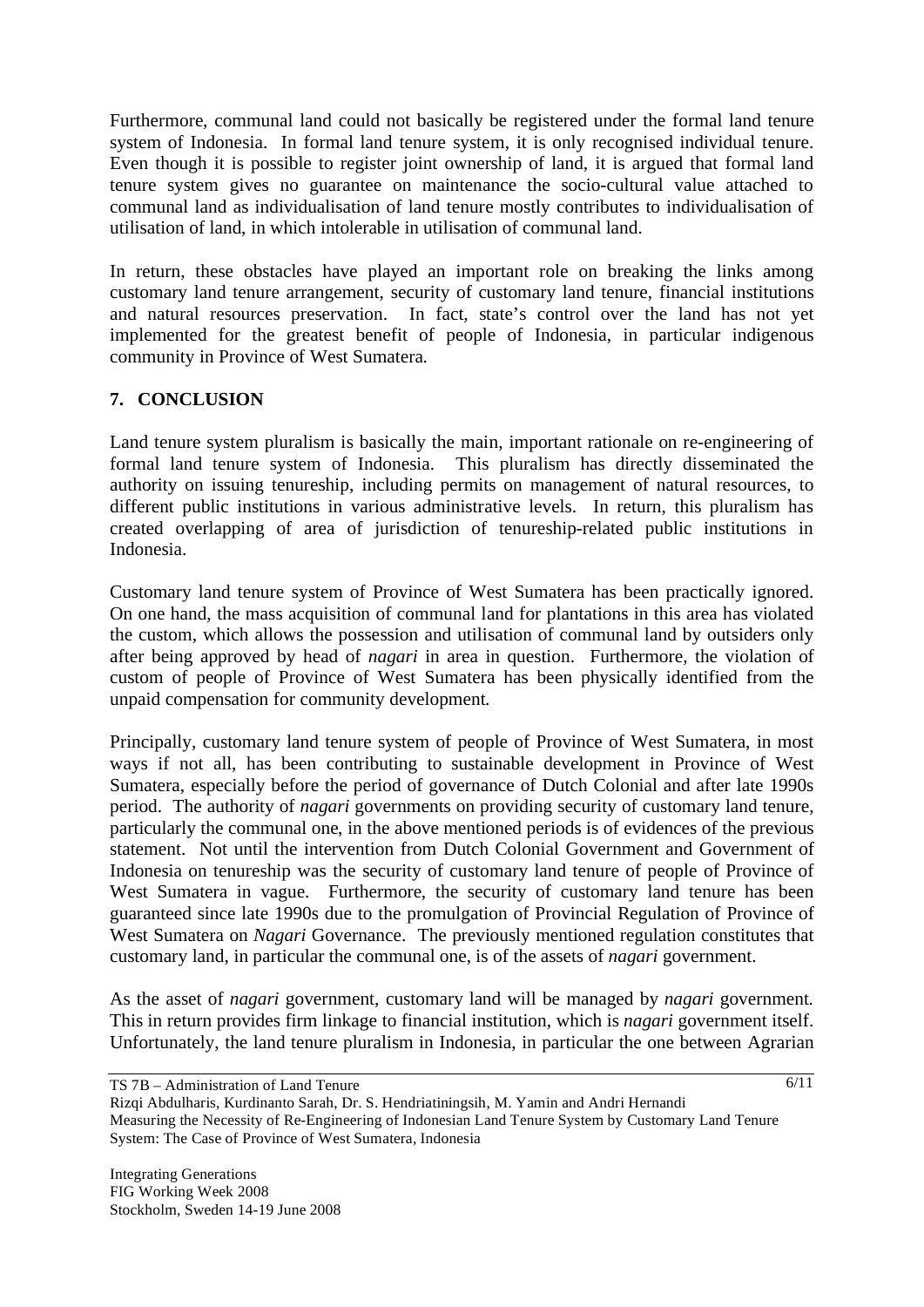Principle Act and customary land tenure system of people of Province of West Sumatera, has become one of obstacles on linking indigenous people in this area and other formal financial institutions, such as banks. Land certificate has become of important means on accessing credits, while, on the other hand, it is not yet impossible to possess customary land and to acquire certificate showing validity of indigenous people on utilisation of customary land.

Unfortunately, there is almost no evidence on linkage between customary land tenure arrangement and natural resources preservation. However, the absence of this link is due to the indistinct state of customary land in formal land tenure system of Indonesia.

In spite of looking at the absence of link among indigenous people, financial institutions besides *nagari* government and natural resources preservation as negative measures, the authors add the above mentioned details as important facts on the necessity of re-engineering of formal land tenure system of Indonesia by custom of people of Province of West Sumatera. This paper shows evidences that customary land tenure system of Province of West Sumatera, in particular period, has been able to promote sustainable development by means of providing the security of customary land tenure and linkage to financial supports from *nagari*  government. In case that the re-engineering of formal land tenure system is in place based on the custom of people of Province of West Sumatera, absence of link among indigenous people, financial institutions besides *nagari* government and natural resources preservation could be avoided.

Last but not least, the case study of Province of West Sumatera provides a good example for initiating the re-engineering of formal land tenure system of Indonesia based on custom. The Regulation of Provincial Government of West Sumatera on *Nagari* Governance has provided security to customary land tenure in this area. This scheme could also be implemented in other provinces in Indonesia, as well as in other countries that has been experiencing land tenure system dualism. However, the promulgation of this provincial regulation on custom, in particular regarding customary land tenure system, should also be followed by the promulgation of land tenure act in national level that, in one hand, allows the regional governance to govern the specific aspects of land tenure, especially those related to customary land tenure system in region in question, and, in the other hand, promotes unity of the nation through land tenure arrangement. This is due to the fact that land is of important assets of Indonesia as a nation. Thus, land should be controlled by the state for the greatest benefit of the people of Indonesia.

### **REFERENCES**

- Abdulharis, R., 2008, Customary Land Tenure for Sustainable Development: the Case of Indonesia, presented in: 6th Taipei International Digital Earth Symposium, 15-16 May, Taipei, Republic of China (in press)
- Abdulharis, R., Sarah, K., Hendriatiningsih, S., Hernandi, A., 2007, The Initial Model of Integration of the Customary Land Tenure System into the Indonesian Land Tenure

TS 7B – Administration of Land Tenure

Rizqi Abdulharis, Kurdinanto Sarah, Dr. S. Hendriatiningsih, M. Yamin and Andri Hernandi Measuring the Necessity of Re-Engineering of Indonesian Land Tenure System by Customary Land Tenure System: The Case of Province of West Sumatera, Indonesia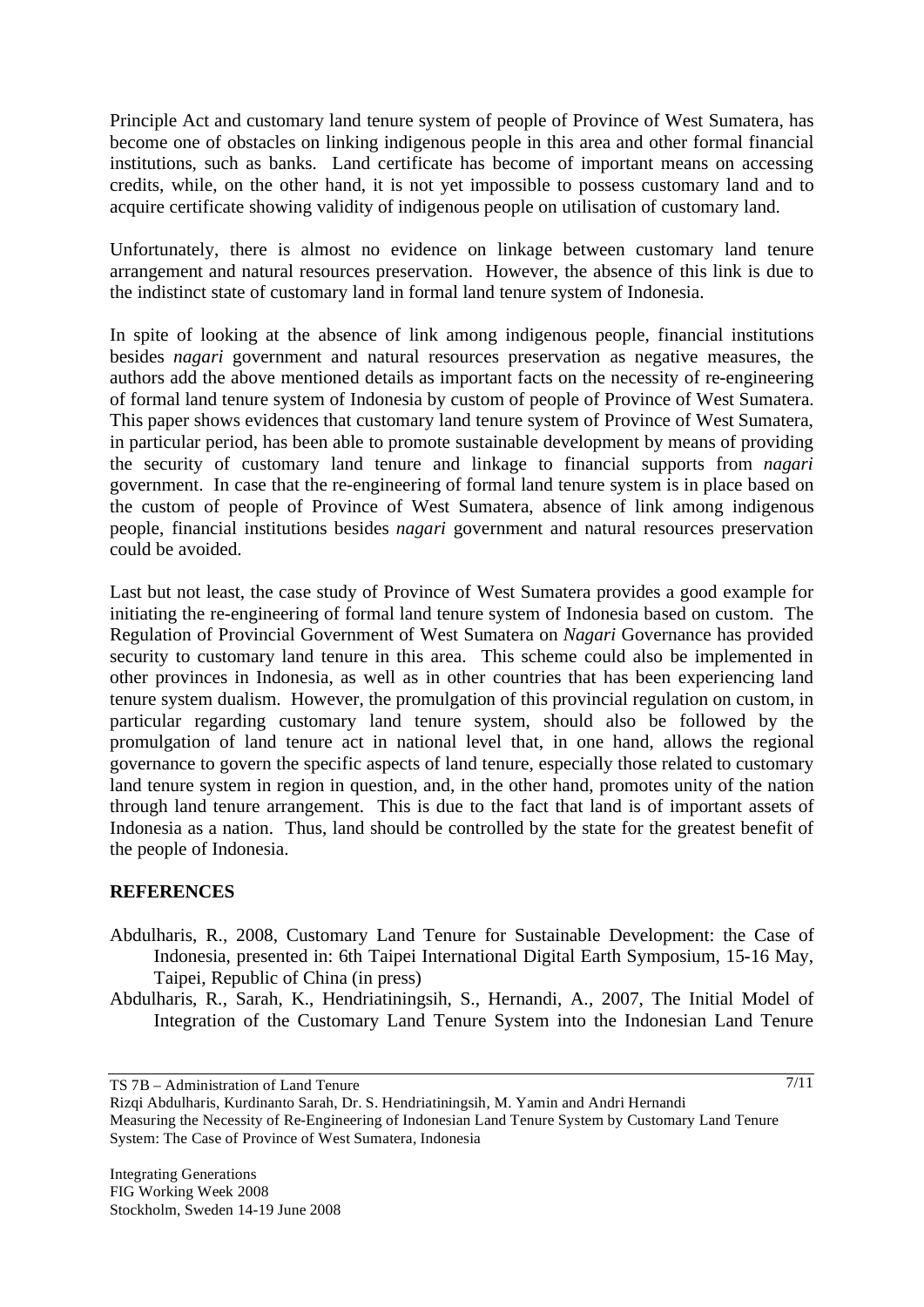System: Study Case of West Java and Banten, Indonesia, in: Proceeding of XXX FIG General Assembly and Working Week 2007, Hongkong, May 13-7

Act of Republic of Indonesia no. 22 year 1999 on Regional Governance

Afrizal (2005) The Nagari Community, Business and the State: The Origin and the Process of

- Contemporary Agrarian Protests in West Sumatra, Indonesia, Thesis for PHD, The Flinders Asia Centre, School of Politics and International Studies, Faculty of Social Sciences, Flinders University
- Koran Marjinal, 2008, *Menimbang Kearifan Lokal* (Considering the Local Wisdom), in: http://koran-marjinal.blogspot.com/2008/04/menimbang-kearifan-lokal.html (accessed on 21 April 2008, in Bahasa Indonesia)
- Government of Municipality of Sijunjung, 2007, *Pengelolaan SDA Masih Rendah*  (Management of Natural Resources is still Low), in: http://www.sijunjung.go.id/index.php?option=com\_content&task=view&id=813&Itemi d=2 (accessed on 21 April 2008, in Bahasa Indonesia)
- Regulation of Government of Province of West Sumatera no. 9 year 2000 on Principle of *Nagari* Governance

van Dijk, 1954, Samenleving en Adatrechtsvorming, dissertatie, s'Gravenhage

### **BIOGRAPHICAL NOTES**

- 1. Rizqi Abdulharis
	- Academic Background: B.Sc on Geodesy and Geomatics Engineering from Institute of Technology of Bandung and M.Sc on Geomatics from Delft University of Technology;
	- Current Position: Academic Assistant at Surveying and Cadastre Research Division, Faculty of Civil and Environmental Engineering, Institute of Technology of Bandung;
	- Research Interest: Land administration in particular on customary land tenure, geographic information science, spatial data infrastructure and disaster management.
- 2. Kurdinanto Sarah
	- Academic Background: B.Sc on Geodesy and Geomatics Engineering from Institute of Technology of Bandung and Master of Urban Planning from Institute of Technology of Bandung;
	- Current Position: Associate Professor at Institute of Technology of Bandung and Lecturer at the National Resilience Institute of Republic of Indonesia;
	- Teaching Experience:
		- 2000-now Lecturer at the National Resilience Institute of Republic of Indonesia;
		- 1976-now Lecturer at (then) Study Programme on Geodetic and Geomatics Engineering, Faculty of Civil and Environmental Engineering, Institute of Technology of Bandung;

### - Positional History:

1998-2004 Head of (then) Surveying and Cadastre Research Division, Faculty of Civil and Environmental Engineering, Institute of Technology of Bandung;

TS 7B – Administration of Land Tenure

Rizqi Abdulharis, Kurdinanto Sarah, Dr. S. Hendriatiningsih, M. Yamin and Andri Hernandi Measuring the Necessity of Re-Engineering of Indonesian Land Tenure System by Customary Land Tenure System: The Case of Province of West Sumatera, Indonesia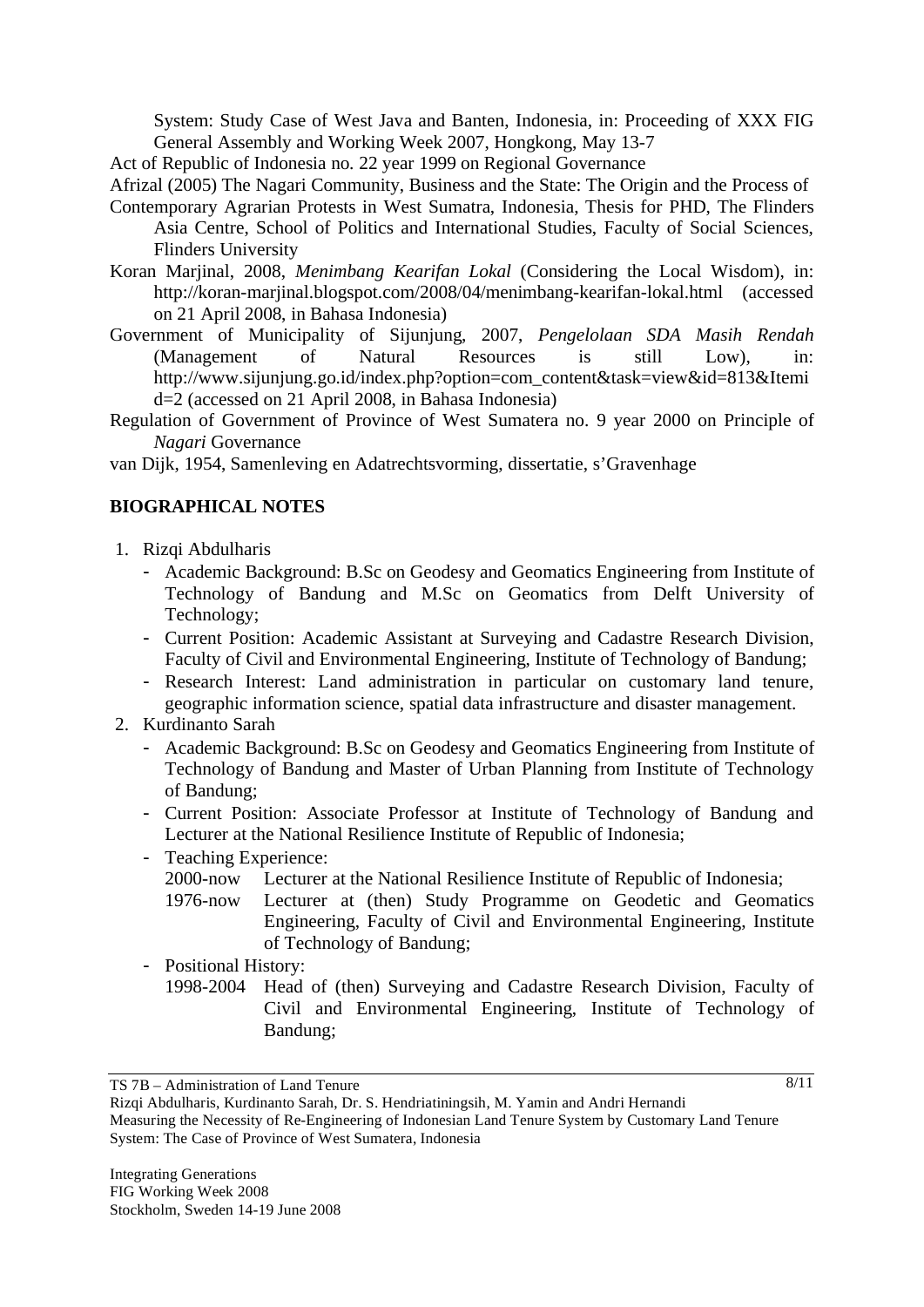- 1998-2000 Deputy on Surveying and Mapping at National Land Agency of Republic of Indonesia
- 1989-1995 Head of (then) Study Programme on Geodetic and Geomatics Engineering, Faculty of Civil and Environmental Engineering, Institute of Technology of Bandung;
- 1984-1989 Head of (then) Surveying and Cadastre Research Division, Faculty of Civil and Environmental Engineering, Institute of Technology of Bandung;
- Research Interest: Land administration.
- 3. S. Hendriatiningsih
	- Academic Background: B.Sc, M.Sc and Ph.D on Geodesy and Geomatics Engineering from Institute of Technology of Bandung;
	- Current Position: Associate Professor at Institute of Technology of Bandung and Head of Surveying and Cadastre Research Division, Faculty of Civil and Environmental Engineering, Institute of Technology of Bandung;
	- Organisational Experience: Member of Indonesian Surveyor Association; Member of Indonesian Geodetic Engineer Association; Member of American Geophysical Union on 1995;
	- Research Interest: Surveying and 3D Cadastre
- 4. Muhammad Yamin
	- Academic Background: B.Sc, on Geodesy and Geomatics Engineering from Institute of Technology of Bandung;
	- Current Position: Lecturer at Institute of Technology of Bandung;
	- Research Interest: Surveying
- 5. Andri Hernandi
	- Academic Background: B.Sc on Geodesy and Geomatics Engineering from Institute of Technology of Bandung and Master of Urban Planning from Institute of Technology of Bandung;
	- Current Position: Academic Assistant at Surveying and Cadastre Research Division, Faculty of Civil and Environmental Engineering, Institute of Technology of Bandung and Ph.D candidate on Photogrametry at Institute of Technology of Bandung;
	- Teaching Experiences:
		- 2005-now Academic Assistant at Surveying and Cadastre Research Group
		- 1998-2005 Temporary Lecturer at (then) Study Programme on Geodesy and Geomatics Engineering
	- Research Interest: Land Administration, Photogrametry and Cultural Preservation

Rizqi Abdulharis, Kurdinanto Sarah, Dr. S. Hendriatiningsih, M. Yamin and Andri Hernandi Measuring the Necessity of Re-Engineering of Indonesian Land Tenure System by Customary Land Tenure System: The Case of Province of West Sumatera, Indonesia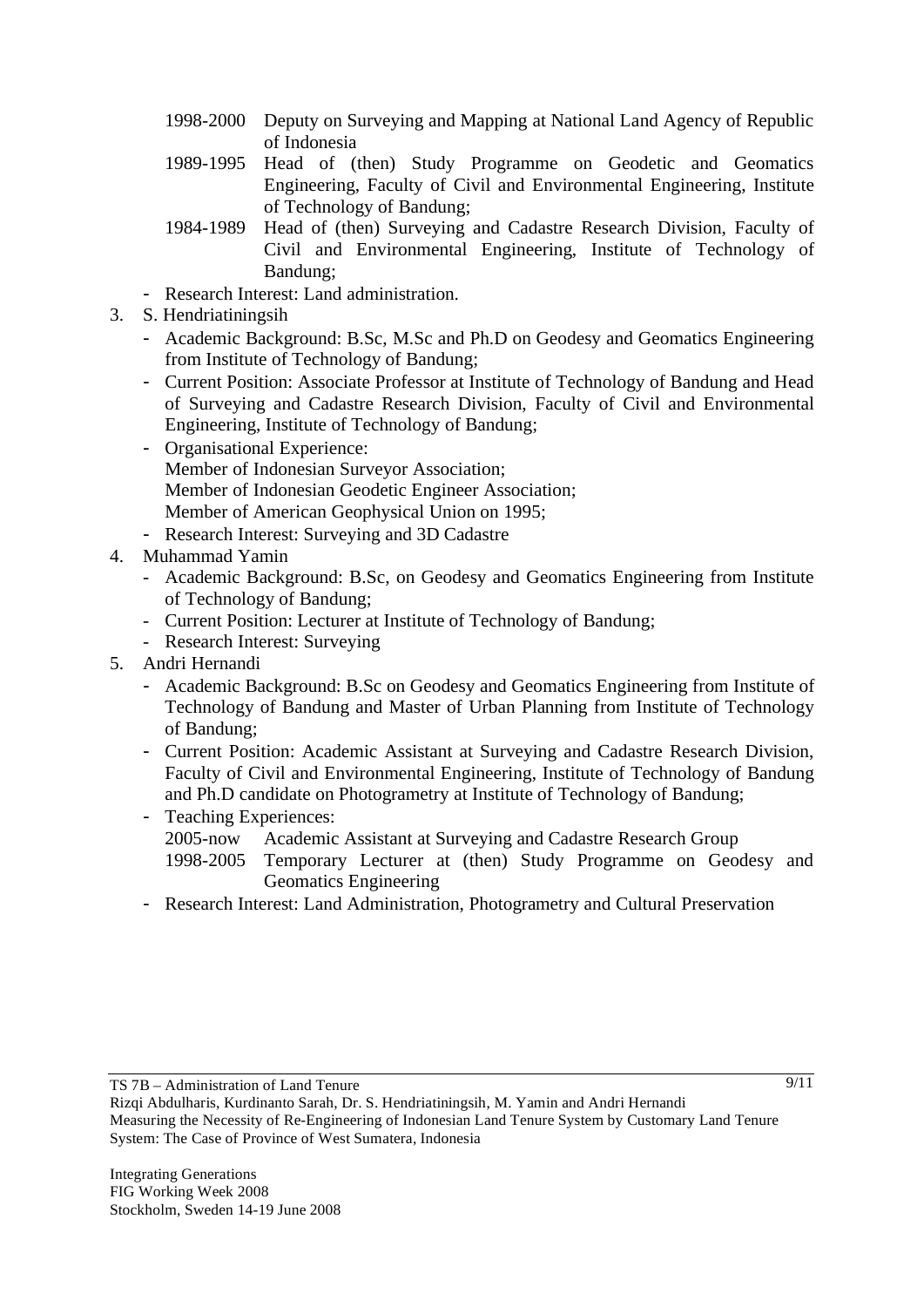### **CONTACTS**

Rizqi Abdulharis Surveying and Cadastre Research Division Faculty of Civil and Environmental Engineering Bandung Institute of Technology Labtek IX-C,  $1<sup>st</sup>$  floor Jl. Ganesha 10 Bandung 40132 INDONESIA Tel. + 62 22 2530701 Fax + 62 22 2530703 Email: kiki\_gis@yahoo.com Website: http://surkad.gd.itb.ac.id

Kurdinanto Sarah Surveying and Cadastre Research Division Faculty of Civil and Environmental Engineering Bandung Institute of Technology Labtek IX-C,  $1<sup>st</sup>$  floor Jl. Ganesha 10 Bandung 40132 INDONESIA Tel. +62 22 2530701 Fax +62 22 2530703 Email: kurdinanto.sarah@yahoo.com Website: http://surkad.gd.itb.ac.id

S. Hendriatiningsih Surveying and Cadastre Research Division Faculty of Civil and Environmental Engineering Bandung Institute of Technology Labtek IX-C,  $1<sup>st</sup>$  floor Jl. Ganesha 10 Bandung 40132 INDONESIA Tel. +62 22 2530701 Fax +62 22 2530703 Email: hningsih@gd.itb.ac.id Website: http://surkad.gd.itb.ac.id

Muhammad Yamin Surveying and Cadastre Research Division Faculty of Civil and Environmental Engineering

TS 7B – Administration of Land Tenure Rizqi Abdulharis, Kurdinanto Sarah, Dr. S. Hendriatiningsih, M. Yamin and Andri Hernandi Measuring the Necessity of Re-Engineering of Indonesian Land Tenure System by Customary Land Tenure System: The Case of Province of West Sumatera, Indonesia

Integrating Generations FIG Working Week 2008 Stockholm, Sweden 14-19 June 2008